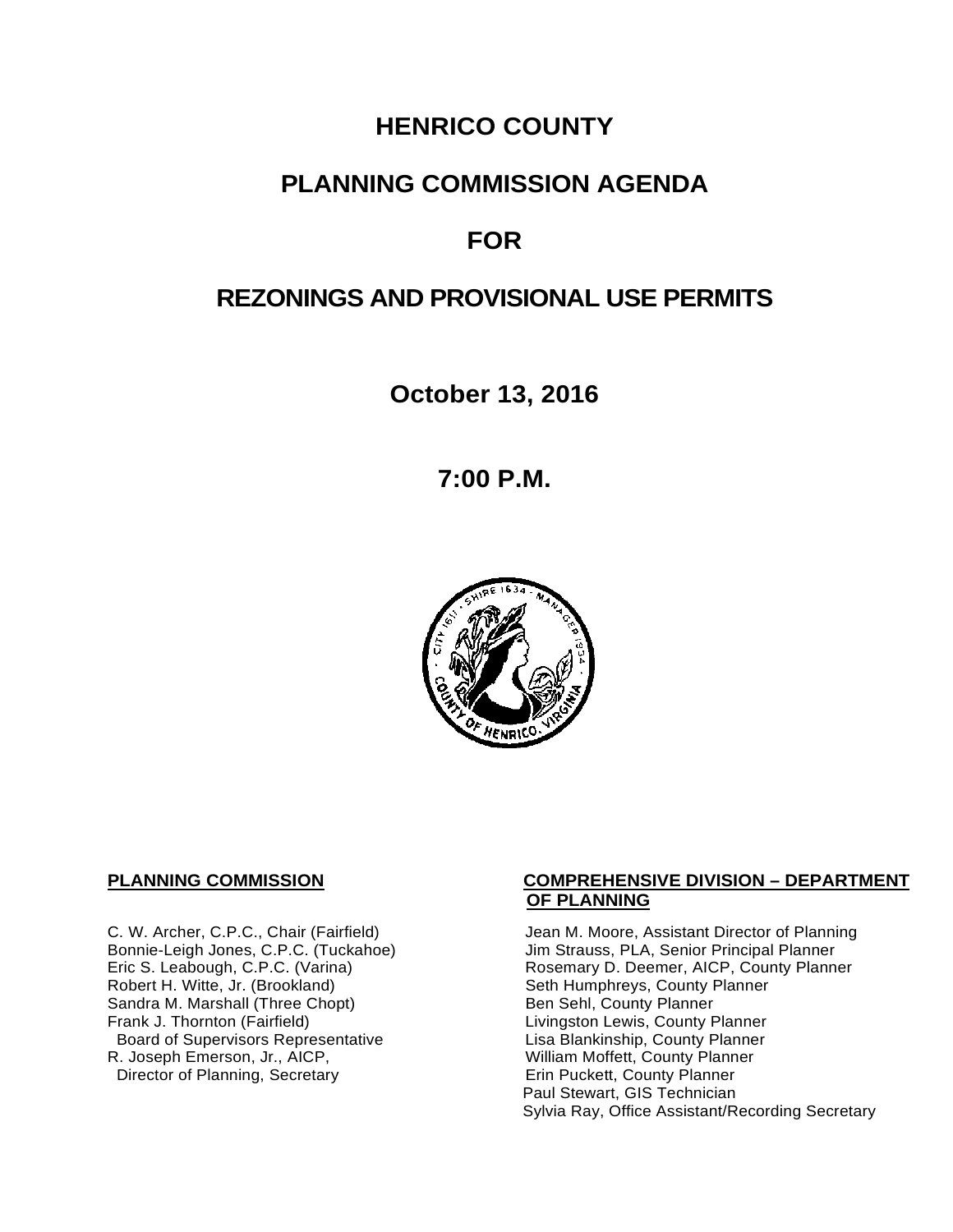#### **PLANNING COMMISSION REZONING MEETING FINAL AGENDA OCTOBER 13, 2016**

#### **BEGINNING AT 5:30 P.M.**

**DINNER AND WORK SESSION:** County Manager's Conference Room to review and continue discussion on the following:

- 1) Discuss potential changes for Provisional Use Permits allowed in the B-1 District.
- 2) Discuss potential changes to Zoning Regulation Signs.

**BEGINNING AT 7:00 P.M.**

**WELCOME:**

**PLEDGE OF ALLEGIANCE:**

**RECOGNITION OF NEWS MEDIA:**

**CALL TO ORDER:**

**REQUESTS FOR WITHDRAWALS AND DEFERRALS: (1); (1)**

**REQUESTS FOR EXPEDITED ITEMS: (1)**

**CASES TO BE HEARD: (3)**

**PUBLIC HEARING: AMENDMENT TO THE MAJOR THOROUGHFARE PLAN: MTP2016-00001** Proposed Deletion of a Segment of Dominion Club Drive between Old Wyndham Drive and the Hanover County line. **Approved**

**PUBLIC HEARING: ORDINANCE –** To Amend and Reordain Section 24-12.1 Titled "Provisional uses permitted," Section 24-94 Titled "Table of regulations," and Section 24- 95 Titled "Additional requirements, exceptions and modifications" of the Code of the County of Henrico to Allow Front Porches on Certain Dwellings by Provisional Use Permit. **Approved**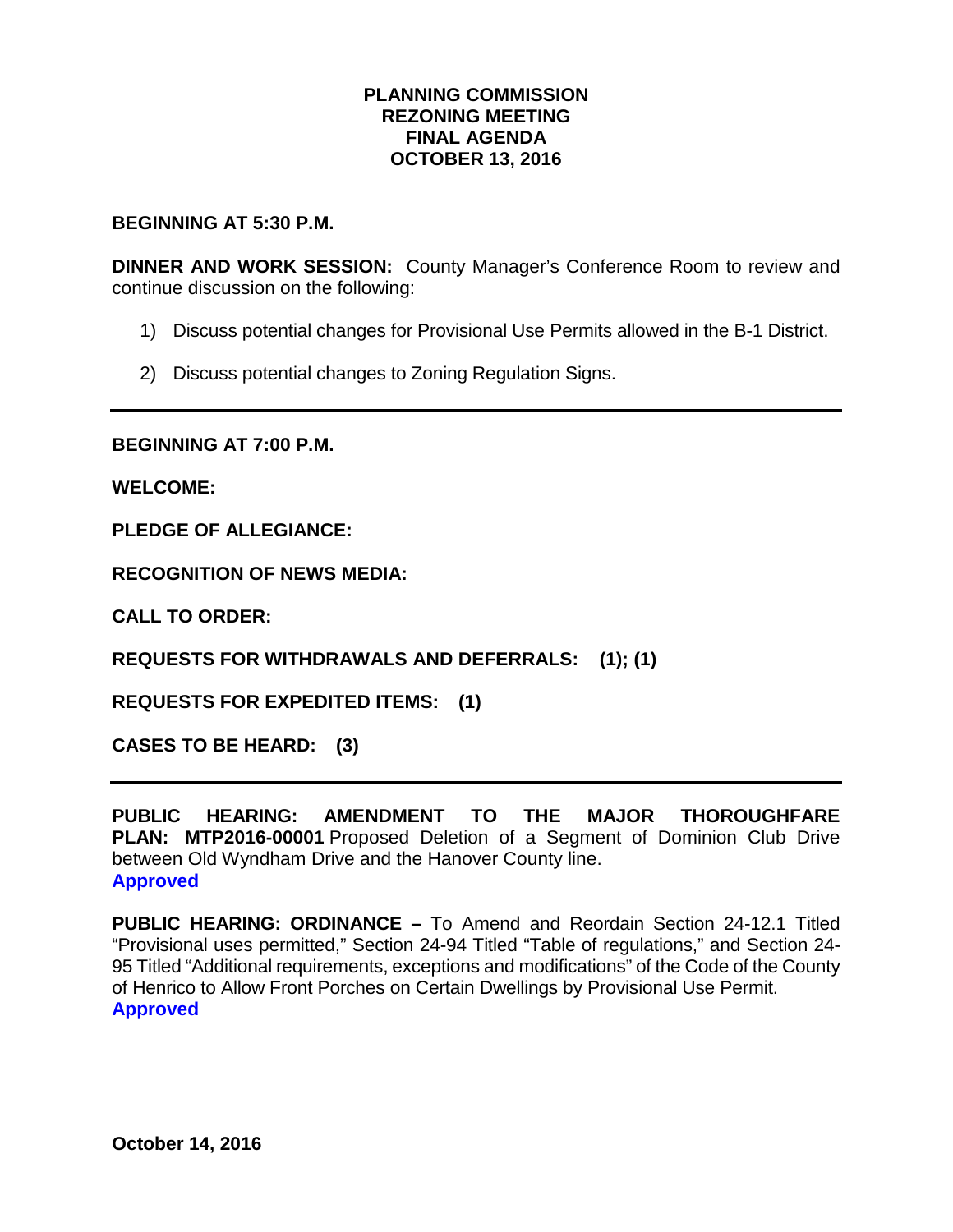#### **THREE CHOPT:**  *(Deferred from the August 11, 2016 Meeting)*

**REZ2016-00019 James W. Theobald for CP Other Realty, LLC:** Request to amend one proffered condition accepted with rezoning case C-8C-09 on Parcel 735-763-6585 located on the north line of W. Broad Street (U.S. Route 250) approximately 400' east of Towne Center West Boulevard. The applicant proposes to amend Proffer 13 related to signage. The existing zoning is B-3C Business District (Conditional). The 2026 Comprehensive Plan recommends Commercial Arterial. The site is in the West Broad Street Overlay District. **Staff – Livingston Lewis (Expedited Agenda Requested) Recommended for Approval**

**REZ2016-00030 James W. Theobald for Nuckols Storage, LLC:** Request to conditionally rezone from O/SC Office/Service District (Conditional) to M-1C Light Industrial District (Conditional) Parcel 745-775-4352 containing 1.868 acres located on the north side of Nuckols Road approximately 500' west of its intersection with Concourse Boulevard. The applicant proposes a self-service storage facility. The use will be controlled by proffered conditions and zoning ordinance regulations. The 2026 Comprehensive Plan recommends Office. **Staff – Livingston Lewis (Deferral Requested to the November 10, 2016 Meeting)**

**Deferred to the November 10, 2016 Meeting**

## **TUCKAHOE:**

**REZ2016-00036 James W. Theobald for Gaskins & Patterson, Inc:** Request to amend proffers accepted with Rezoning case C-8C-07 on Parcels 745-739-4198, -4395, -4692, -4889, -5186, -6476, -6779, -7081, -7385, 745-740-3007, -3305, -3703, -4125, -4623, -4921, -5320, and part of 745-740-6503 located on the north line of Derbyshire Road approximately 1145' east of its intersection with N. Gaskins Road. The applicant proposes to amend proffers related to landscaping and fencing. The existing zoning is RTHC Residential Townhouse District (Conditional). The 2026 Comprehensive Plan recommends Urban Residential, density should range from 3.4 to 6.8 units per acre. **Staff – Rosemary Deemer**

**Recommended for Approval**

### **BROOKLAND:**

**REZ2016-00034 Andrew M. Condlin for Discount Tire Company:** Request to amend proffers accepted with Rezoning case C-31C-06 on Parcel 769-756-3889 located on the east line of Staples Mill Road (U.S. Route 33) approximately 485' north of its intersection with Old Staples Mill Road. The applicant proposes to amend proffers related to prohibited uses. The existing zoning is B-2C Business District (Conditional). The 2026 Comprehensive Plan recommends Commercial Concentration. **Staff – Lisa Blankinship Recommended for Approval**

**PUP2016-00008 Andrew M. Condlin for Discount Tire Company:** Request for a Provisional Use Permit under Sections 24-58.2(c), 24-120, and 24-122.1 of the County Code in order to allow installation of tires on Parcel 769-756-3889 located on the east line of Staples Mill Road (U.S. Route 33) approximately 485' north of its intersection with Old Staples Mill Road. The existing zoning is B-2C Business District (Conditional). The 2026 Comprehensive Plan recommends Commercial Concentration. **Staff – Lisa Blankinship Recommended for Approval**